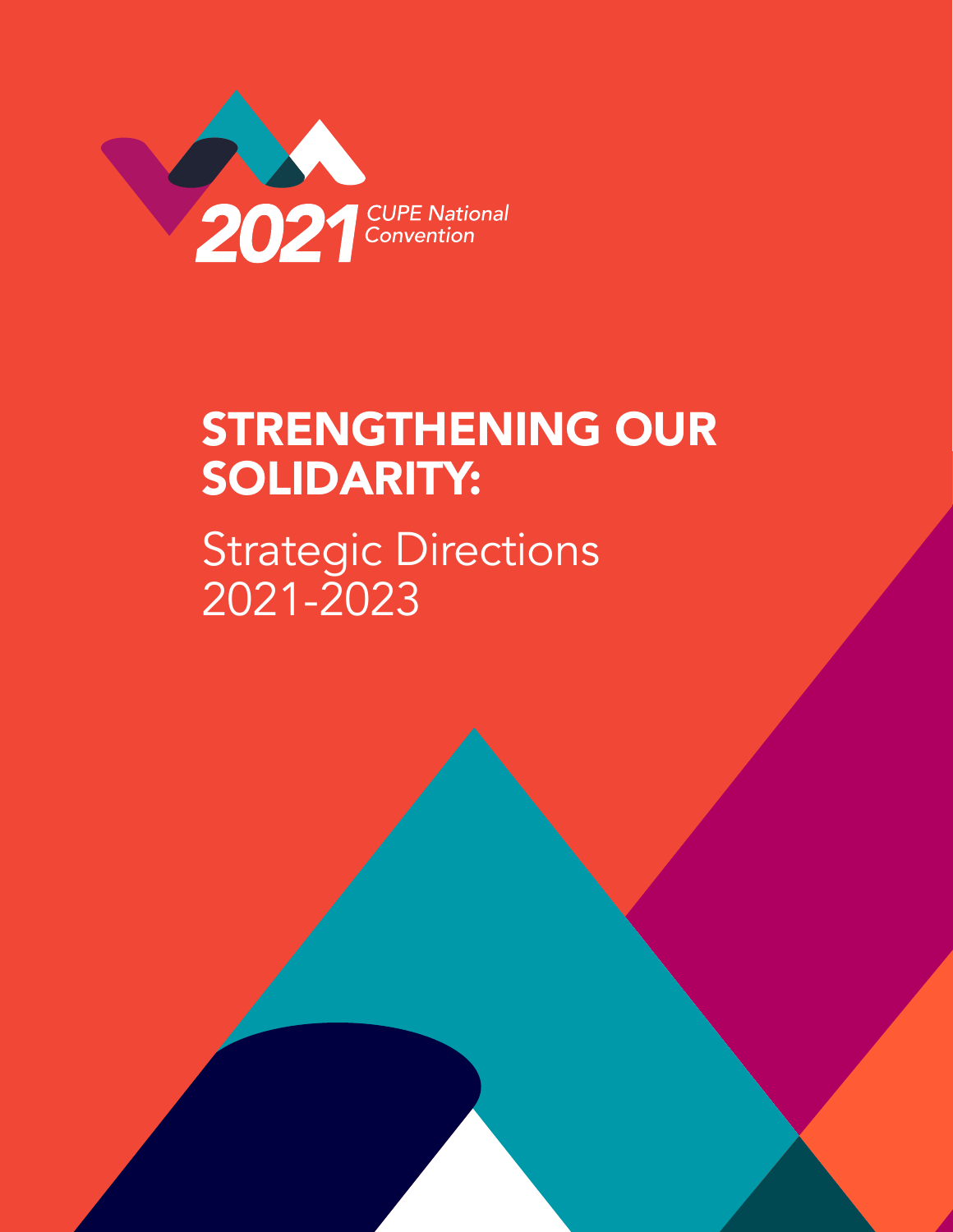

These past two years have been like none other. As CUPE members, we have shown tremendous strength, resilience, and commitment to community throughout the pandemic. We were the frontline workers facing the fear of an unknown virus. We showed up when others were told to stay home. We stayed home when we could, to keep others safe. We sacrificed. And while we were all in the same storm, we were on different boats. The pandemic deepened our inequality and more severely impacted women, Indigenous and racialized workers, newcomers, young workers, and those living on low incomes. At the same time, we have seen the devastating impact of the climate crisis threatening our lives and the planet.

The pandemic, so far, has taught us many lessons: privatization kills; public services are vital, frontline workers are heroes, technology can keep us connected in new ways, and economies are dependent not on CEOs and business people, but on those who are paid the least but kept our communities safe. The climate crisis has shown the importance of doing everything we can to reverse global warming and to invest in public infrastructure needed to withstand the growing impact of the climate emergency on our communities.

We now need to take the lessons we have learned and re-build the Canada we want. We can ensure a worker-centered recovery for women, Indigenous, Black and racialized people, the differently abled, LQBTQ2+, young people, people with low-income, rural dwellers, and all workers. We need to invest in public services and public social infrastructure, ensure our health care system is strong and sustainable, commit to mentally healthy workplaces, build universal child care programs, and bring long-term care back into the public sector. And we must do all of this in a greener and more sustainable way. We want a recovery that puts the priorities of the working class first.

Strategic Directions defines the core work of our union, from our Local Unions, through our councils and divisions, to the National Executive Board. It builds on and complements the policy and direction adopted at each of our previous National Conventions.

We will face struggles in many provinces where Liberal and Conservative governments are controlling the messaging and the purse strings. They will try to argue that they cannot afford to invest in public services, and that privatization is cost effective. But we have heard that story too many times and we know that privatization always costs more in the long-run and delivers poorer quality services that only the privileged can access.

They will also argue that they cannot afford to pay workers fair wages or offer better working conditions. We know that we deserve more. Together, we will fight for stronger public services, push back against privatization, and demand fair collective agreements that keep up with rampant inflation, and pensions for all our members. We also recognize that many of our struggles are class struggles, and we therefore commit to being a voice for the voiceless, the vulnerable and those left behind in our society.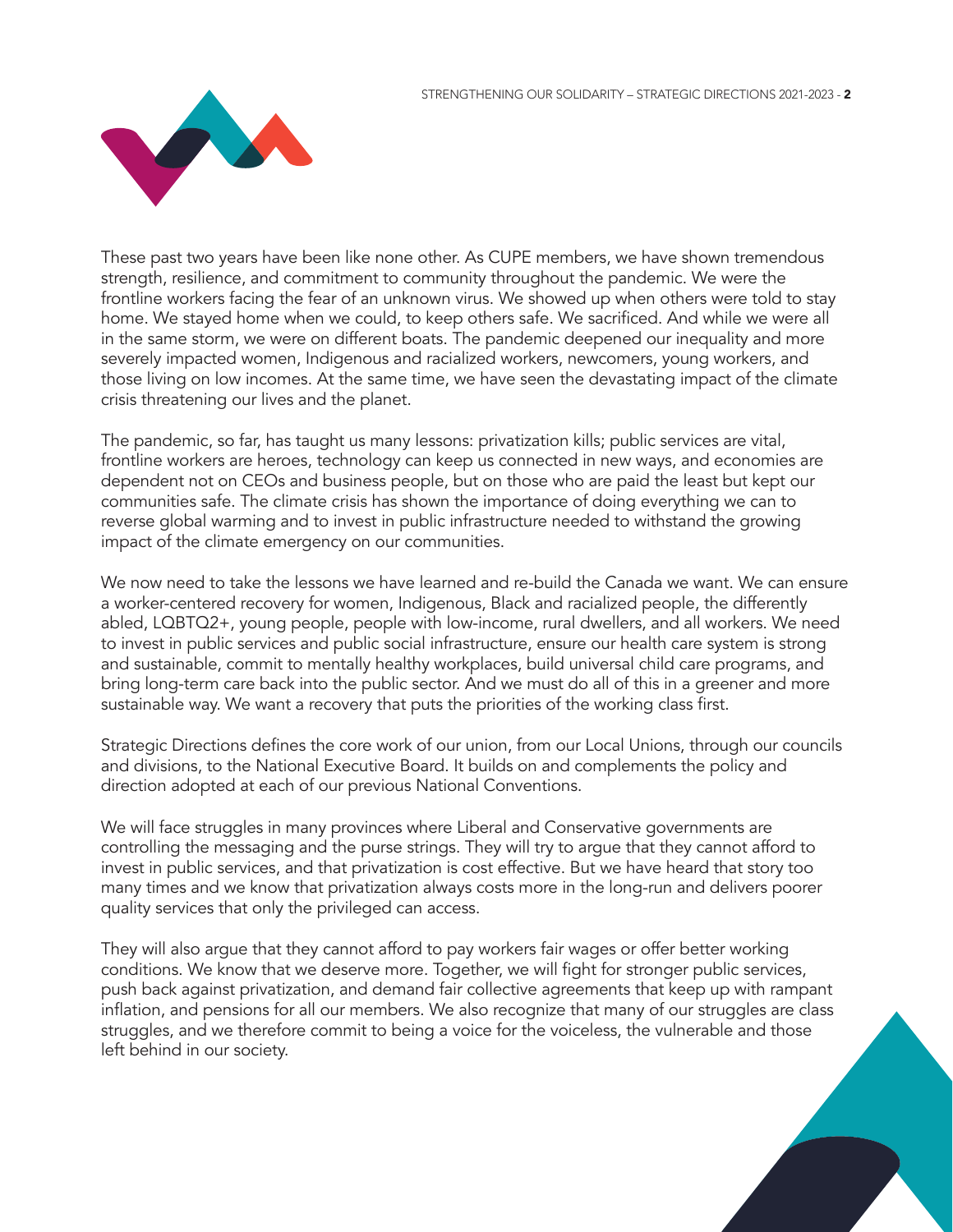

The pandemic has given us an opportunity to make changes, to invest in people and the planet, to ensure no one is left behind. At all levels of our union, and with our allies in labour, CUPE will leverage strength and solidarity to build better communities and a better society.

# Safer Union Spaces

The Safe Union Spaces Working Group is seized with the task of addressing sexual violence and gender-based harassment in the union – alongside other forms of harassment and discrimination in CUPE. It has been consulting with members on how to make CUPE spaces safer and welcoming for all. We re-affirm the need to take concerns about discrimination, gender-based violence, sexual harassment, intimidation, and other forms of harassment within CUPE seriously and address them with speed and sensitivity and to work on prevention. CUPE will provide the Working Group with staff and other resources it needs to complete this work and to familiarize members with their recommendations over the next two years.

In the interim, CUPE will work to implement recommendations from the Working Group in collaboration with the National Executive Board and will continue to report back to members.

#### The Working Group:

- Will investigate and recommend best practices around bystander intervention and consent.
- Will make recommendations on additional or different training and education on harassment and discrimination to be offered to staff, leadership and locals on an ongoing basis.
- Will consider changes to all our complaints procedures and investigations, and address the need for transparency and accountability in the complaints processes.
- Will review the CUPE Constitution, Ombudsperson program, the Code of Conduct, the Trial Procedure and Alternate Process, and the Equality Statement and recommend changes if necessary.
- Will present their findings to Convention 2023 where it is also anticipated that there may be constitutional amendments and/or resolutions coming forward based on this work.
- Will make recommendations on how locals, divisions, and councils can develop and maintain safe working spaces.
- Is committed to changing the culture that allows harassment and discrimination to flourish within CUPE and having a zero-tolerance policy, because we know that we will be stronger together when all the members of our community are safer.
- Recommend ways men can contribute to our collective work to create safe spaces.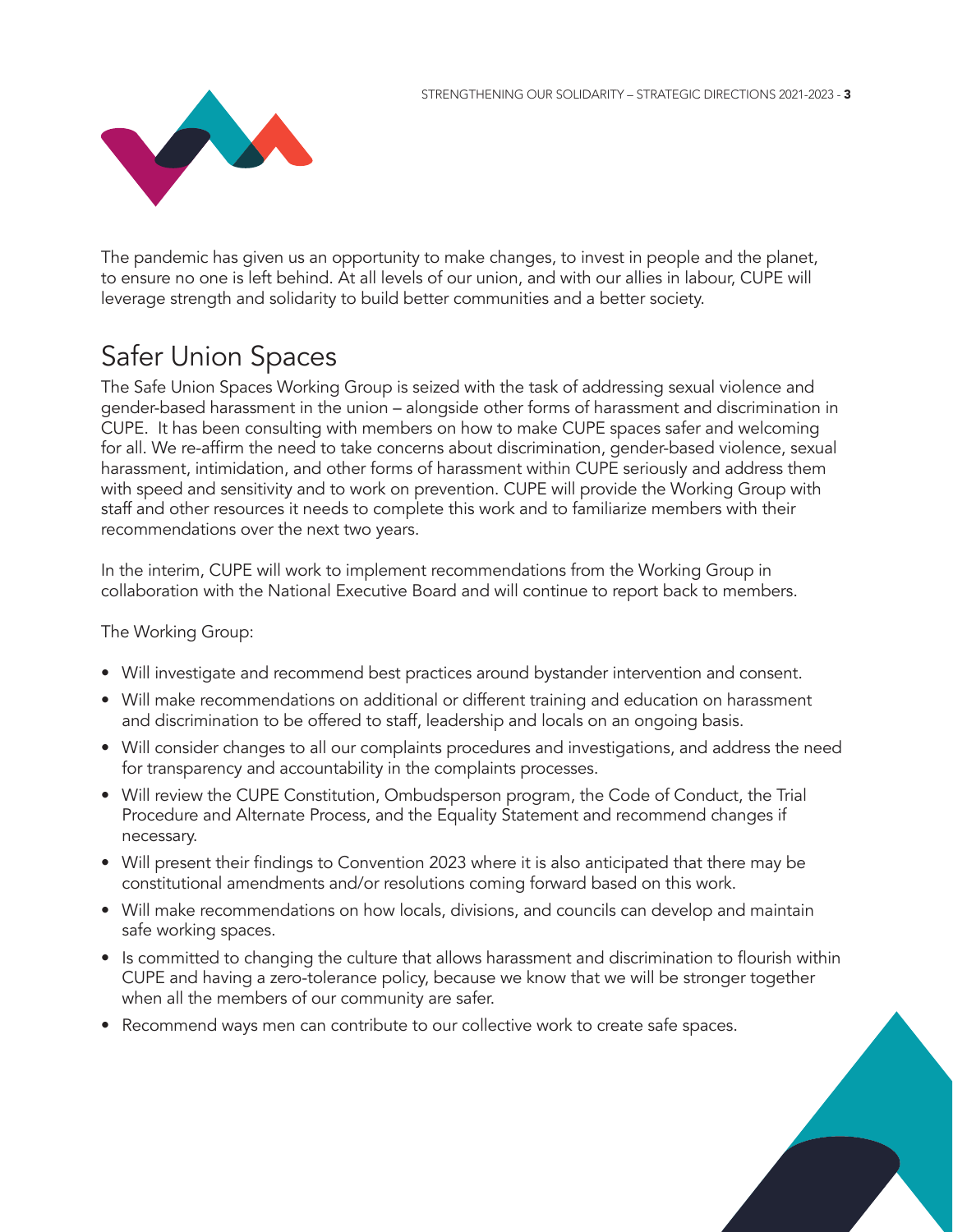

# Human Rights

CUPE will continue the critical anti-racism and reconciliation work of dismantling barriers and inequality within our movement as we also participate in the broader work of building a progressive country. We will integrate our human rights work with all of the work of our union. Our plan is to do this by:

- Working alongside and supporting grassroots organizations focused on reconciliation, antiracism, anti-oppression, migrant rights, women's rights, queer and trans rights, employment equity, accessibility, as well as on pay equity.
- Offering more anti-oppression, cultural safety and anti-racism education and training to tear down the barriers that hold people back.
- Using social media platforms to highlight CUPE's human rights work, and that of allied organizations and the labour movement around the world.
- Drawing attention to the ongoing struggles of equity-seeking communities and equity-seeking workers both in Canada and globally through all of our publications and digital communications.
- Fighting online hate, oppression and intimidation, including demanding better laws to hold social media platforms accountable for spreading hate.

### Worker-Centred Recovery

As we slowly regain a sense of normalcy, in our communities and in our workplaces, we will not return to the way things were. We will rebuild in a way that provides everyone with opportunities to contribute and benefit in our post-pandemic world, especially those who have been hardest-hit including equity-seekers, and those who identify as women. Together we must do better for all, by:

- Ensuring continued and sustained public investment in public services and public utilities and fighting all forms of privatization.
- Investing in greater social and physical infrastructure.
- Making large corporations and the wealthy pay their fair share of taxes, including closing tax loopholes and access to tax havens.
- Fighting for public programs that allow equitable access to work, including universal child care, public group homes, and public long-term care, so caregivers can go to work knowing their loved ones are safe.
- Creating a more equitable post-pandemic recovery by negotiating accessible remote work and telework agreements.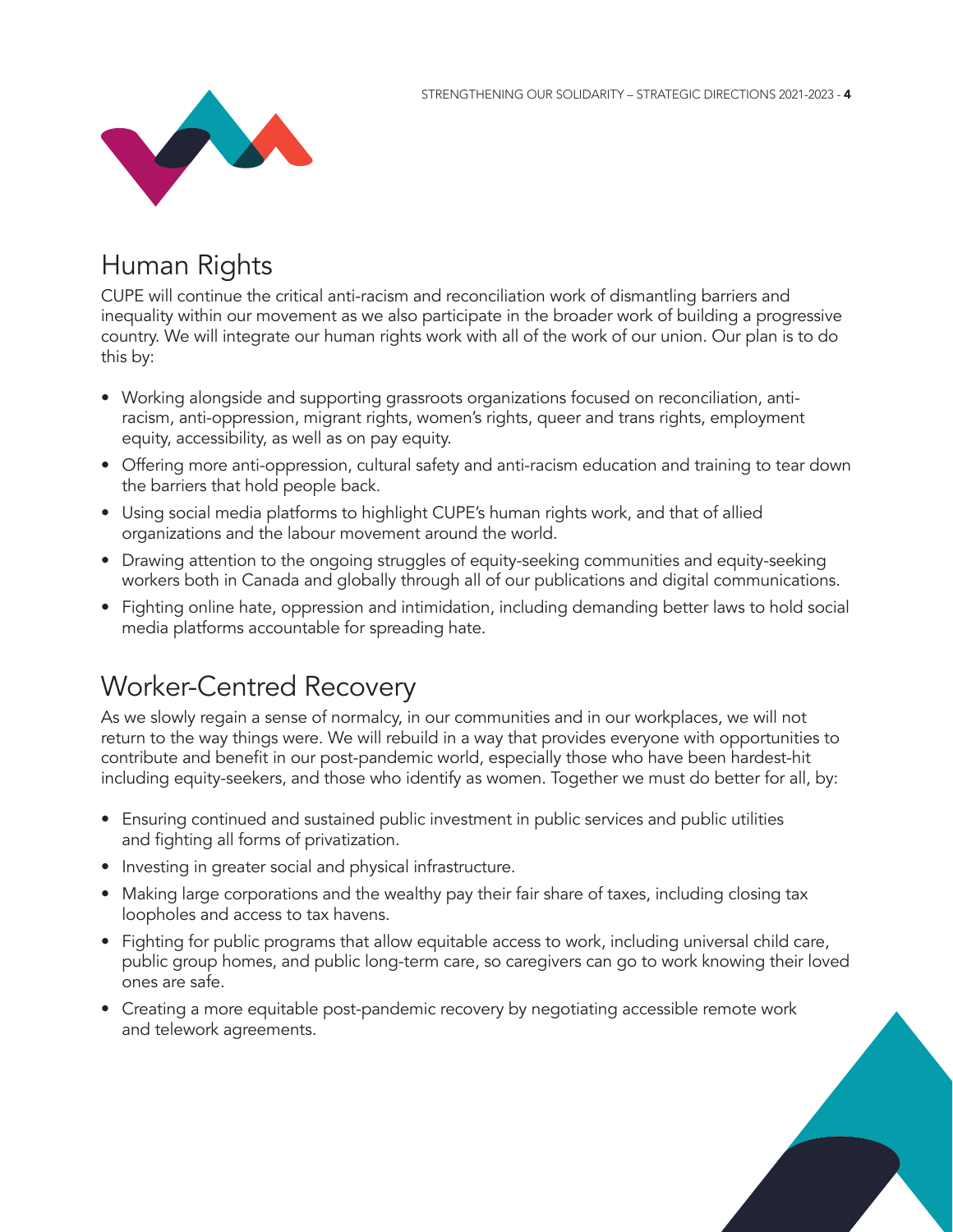

# Bargaining Forward

Governments and employers will use the pandemic to implement austerity spending, attack our wages, benefits, and pensions, and try to bargain two-tier deals. CUPE will defend our collective agreements and bargain for better by:

- Continuing to bargain forward, refusing to accept concessions or two-tier collective agreements.
- Bargaining a minimum of 10 paid-sick days for all our members.
- Demanding access to benefits, pension plans for all workers, and real wage increases to overcome rampant inflation by establishing aggressive wage increase targets by region.
- Coordinating and centralizing our bargaining.
- Fighting for the rights of workers to disconnect from work.
- Ensuring that workers have the tools and training necessary to adapt to technological changes in the workplace and defending our members' jobs from the threat of automation.

#### **Organizing**

The pandemic showed us the importance of solidarity and unionization. We continue to face threats from governments like the United Conservatives in Alberta who want to remove union protection for workers. We will not allow this to happen. Every worker deserves the safety and protection of a union.

To strengthen our bargaining power and support our community, we need to grow our union. We will do this by:

- Reaching out to new workers in our sectors, and to the unorganized and precarious in our workplaces.
- Organizing new sectors and new workplaces.
- Bringing privatized services back into the public sector.
- Working with our allies and investing in community-based organizing.
- Resisting contracting out, organizing those workers when work is outsourced, and bringing work back in house.
- Expanding on our [Organizing Policy Paper \(Growing Stronger\)](https://cupe.ca/growing-stronger-cupe-sets-organizing-plan-motion) and pursuing new opportunities for wall-to-wall organizing and growth in long-term care, home care and child care the pandemic has increased awareness of and demand for.
- Advocating for legislation that aids in our organizing efforts and fighting back against bills that undermine our ability to organize.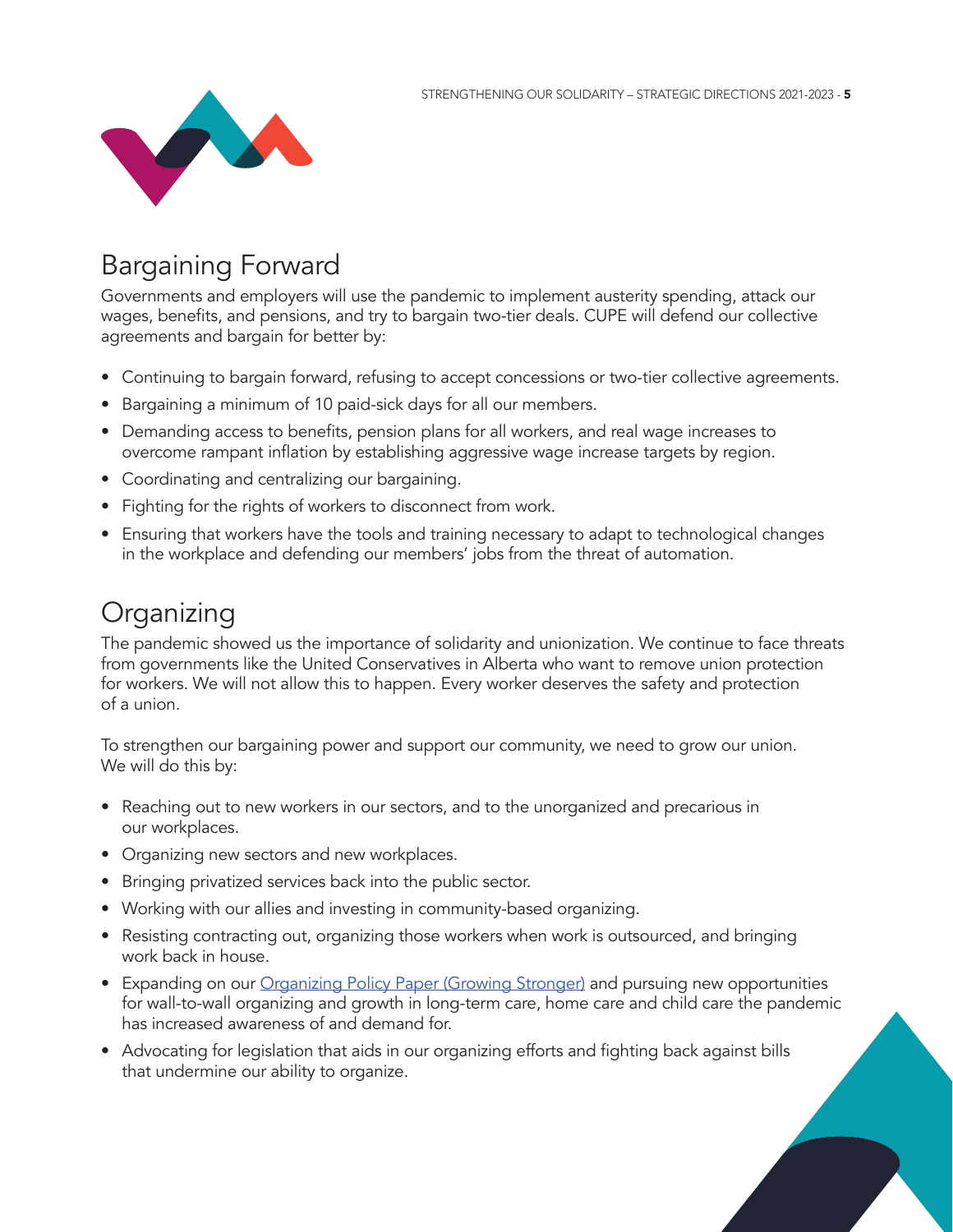

# Defending our Members

Our members know what it is like to work without the support and resources they need. Our workplaces are in desperate need of secure funding and better staffing levels. Whatever challenges we face in the future, CUPE will advocate to get workers the support they need. Here's how we'll do it:

- Campaigning to raise wages, benefits, and pensions for all.
- Providing locals with the supports they need to deal with complex and evolving pandemic realities, including vaccine mandates and new government regulations and legislation, ensuring health and safety protections are based on science, and helping locals communicate with and address the concerns of their members.
- Ensuring employers provide physically and mentally safe and healthy work spaces, including protection against aggression and violence from those we serve.
- Ensuring our members and all workers have access to strong and accessible mental health services, toolkits, and supports.
- Raising public awareness when our members' jobs or wages are under attack
- Fighting for anti-scab legislation across the country.
- Advocating for increased funding for public services to support workers and communities.

#### Strong and Vibrant Locals

We are all stronger when we work and grow together. Our locals are the bedrock of our communities and often the voice of progress. We need to be the voice of acceptance too. The labour movement has started the important work of grappling with reconciliation, racism, sexism, homophobia and transphobia, ableism, and ageism, but there is much more to be done. We will create respectful, safer, more welcoming spaces for all workers, by:

- Offering more education and training in anti-racism, anti-oppression and cultural safety.
- Bargaining inclusive language into our collective agreements that recognizes the unique needs of all of our members.
- Fighting back against systemic racism and encouraging diverse members to use their voice.
- Increasing the representation of Indigenous, Black, and racialized members in our union, and dismantling the barriers that prevent their full participation.
- Administering and enforcing our collective agreements with an anti-racist and anti-oppression lens.
- Taking ownership of our union spaces and making people feel safe, affirmed, and supported, with resources on consent, violence, bystander intervention, and harassment.
- Building participation and membership engagement in locals by encouraging more members to participate in lobbies, demonstrations, and other political events.